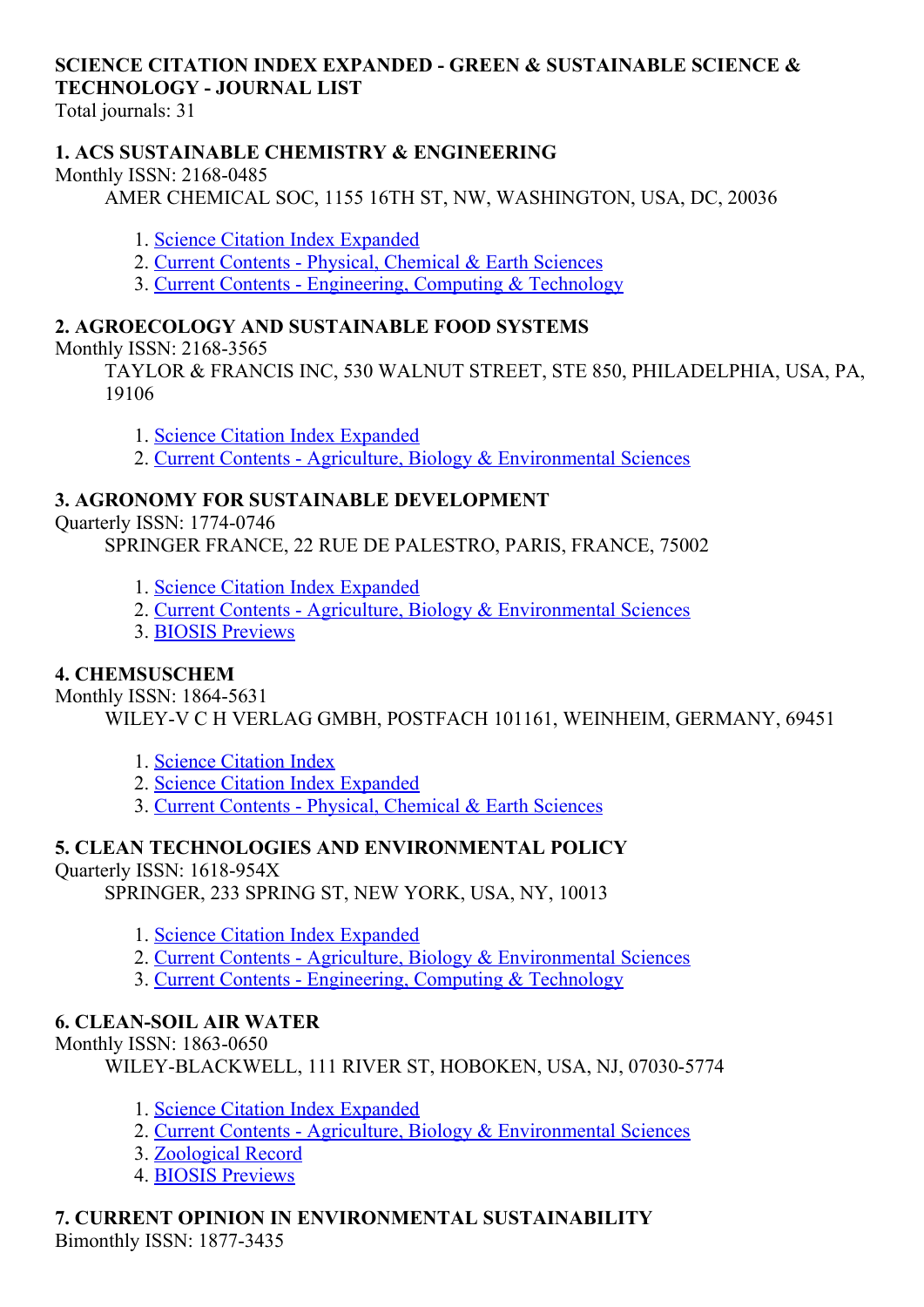#### ELSEVIER SCI LTD, THE BOULEVARD, LANGFORD LANE, KIDLINGTON, OXFORD, ENGLAND, OXON, OX5 1GB

- 1. Science Citation Index [Expanded](http://thomsonreuters.com/science-citation-index-expanded)
- 2. Current Contents Agriculture, Biology & [Environmental](http://thomsonreuters.com/current-contents-connect/) Sciences

### 8. ENERGY EFFICIENCY

Quarterly ISSN: 1570-646X

SPRINGER, VAN GODEWIJCKSTRAAT 30, DORDRECHT, NETHERLANDS, 3311 GZ

- 1. Science Citation Index [Expanded](http://thomsonreuters.com/science-citation-index-expanded)
- 2. Social [Sciences](http://thomsonreuters.com/social-sciences-citation-index) Citation Index
- 3. Current Contents Social & [Behavioral](http://thomsonreuters.com/current-contents-connect/) Sciences
- 4. Current Contents [Engineering,](http://thomsonreuters.com/current-contents-connect) Computing & Technology

### 9. ENERGY FOR SUSTAINABLE DEVELOPMENT

Quarterly ISSN: 0973-0826

ELSEVIER SCIENCE BV, PO BOX 211, AMSTERDAM, NETHERLANDS, 1000 AE

- 1. Science Citation Index [Expanded](http://thomsonreuters.com/science-citation-index-expanded)
- 2. Current Contents [Engineering,](http://thomsonreuters.com/current-contents-connect) Computing & Technology

### 10. ENVIRONMENT DEVELOPMENT AND SUSTAINABILITY

Quarterly ISSN: 1387-585X

SPRINGER, VAN GODEWIJCKSTRAAT 30, DORDRECHT, NETHERLANDS, 3311 GZ

- 1. Science Citation Index [Expanded](http://thomsonreuters.com/science-citation-index-expanded)
- 2. Current Contents Agriculture, Biology & [Environmental](http://thomsonreuters.com/current-contents-connect/) Sciences
- 3. BIOSIS [Previews](http://thomsonreuters.com/biosis-previews)

### 11. ENVIRONMENTAL PROGRESS & SUSTAINABLE ENERGY

Quarterly ISSN: 19447442

WILEY-BLACKWELL, 111 RIVER ST, HOBOKEN, USA, NJ, 07030-5774

- 1. Science [Citation](http://thomsonreuters.com/science-citation-index-expanded) Index
- 2. Science Citation Index [Expanded](http://thomsonreuters.com/science-citation-index-expanded)
- 3. Current Contents [Engineering,](http://thomsonreuters.com/current-contents-connect) Computing & Technology

### 12. GREEN CHEMISTRY

Monthly ISSN: 1463-9262

ROYAL SOC CHEMISTRY, THOMAS GRAHAM HOUSE, SCIENCE PARK, MILTON RD, CAMBRIDGE, ENGLAND, CAMBS, CB4 0WF

- 1. Science [Citation](http://thomsonreuters.com/science-citation-index-expanded) Index
- 2. Science Citation Index [Expanded](http://thomsonreuters.com/science-citation-index-expanded)
- 3. Current Contents Physical, [Chemical](http://thomsonreuters.com/current-contents-connect) & Earth Sciences

### 13. GREEN CHEMISTRY LETTERS AND REVIEWS

Ouarterly ISSN: 1751-8253

TAYLOR & FRANCIS LTD, 4 PARK SQUARE, MILTON PARK, ABINGDON, ENGLAND, OXON, OX14 4RN

1. Science Citation Index [Expanded](http://thomsonreuters.com/science-citation-index-expanded)

2. Current Contents - Physical, [Chemical](http://thomsonreuters.com/current-contents-connect) & Earth Sciences

# 14. GREEN PROCESSING AND SYNTHESIS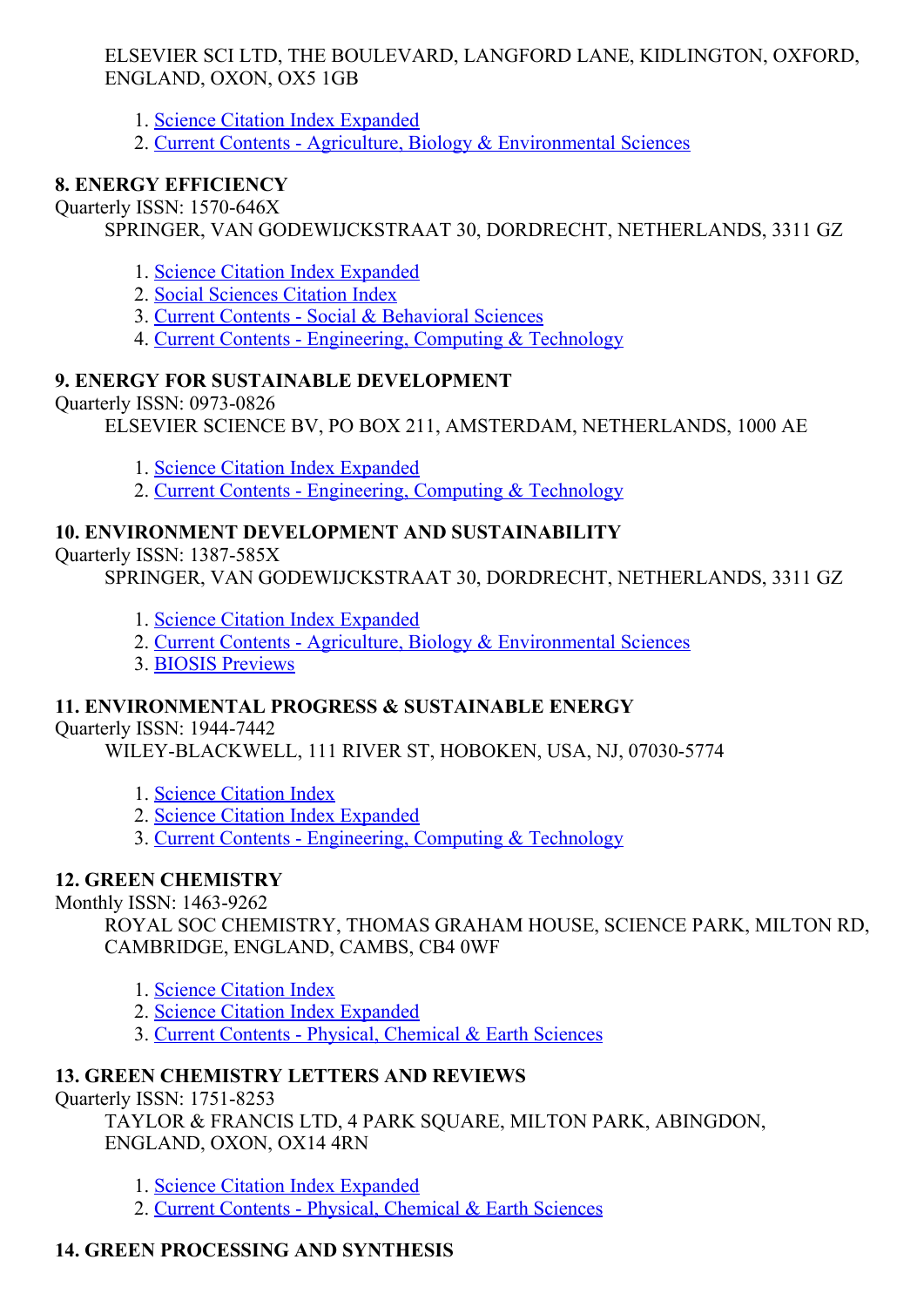Bimonthly ISSN: 2191-9542

WALTER DE GRUYTER GMBH, GENTHINER STRASSE 13, BERLIN, GERMANY, D-10785

1. Science Citation Index [Expanded](http://thomsonreuters.com/science-citation-index-expanded)

2. Current Contents - Physical, [Chemical](http://thomsonreuters.com/current-contents-connect) & Earth Sciences

### 15. IEEE TRANSACTIONS ON SUSTAINABLE ENERGY

Quarterly ISSN: 1949-3029

IEEE-INST ELECTRICAL ELECTRONICS ENGINEERS INC, 445 HOES LANE, PISCATAWAY, USA, NJ, 088554141

1. Science Citation Index [Expanded](http://thomsonreuters.com/science-citation-index-expanded)

2. Current Contents - [Engineering,](http://thomsonreuters.com/current-contents-connect) Computing & Technology

### 16. IET RENEWABLE POWER GENERATION

Bimonthly ISSN: 17521416

INST ENGINEERING TECHNOLOGY-IET, MICHAEL FARADAY HOUSE SIX HILLS WAY STEVENAGE, HERTFORD, ENGLAND, SG1 2AY

1. Science Citation Index [Expanded](http://thomsonreuters.com/science-citation-index-expanded)

2. Current Contents - [Engineering,](http://thomsonreuters.com/current-contents-connect) Computing & Technology

### 17. INTERNATIONAL JOURNAL OF AGRICULTURAL SUSTAINABILITY

Ouarterly ISSN: 1473-5903

TAYLOR & FRANCIS LTD, 4 PARK SQUARE, MILTON PARK, ABINGDON, ENGLAND, OXON, OX14 4RN

1. Science Citation Index [Expanded](http://thomsonreuters.com/science-citation-index-expanded)

2. Current Contents Agriculture, Biology & [Environmental](http://thomsonreuters.com/current-contents-connect/) Sciences

# 18. INTERNATIONAL JOURNAL OF GREEN ENERGY

Monthly ISSN: 1543-5075

TAYLOR & FRANCIS INC, 530 WALNUT STREET, STE 850, PHILADELPHIA, USA, PA, 19106

1. Science Citation Index [Expanded](http://thomsonreuters.com/science-citation-index-expanded)

2. Current Contents - [Engineering,](http://thomsonreuters.com/current-contents-connect) Computing & Technology

# 19. INTERNATIONAL JOURNAL OF GREENHOUSE GAS CONTROL

Bimonthly ISSN: 1750-5836

ELSEVIER SCI LTD, THE BOULEVARD, LANGFORD LANE, KIDLINGTON, OXFORD, ENGLAND, OXON, OX5 1GB

- 1. Science [Citation](http://thomsonreuters.com/science-citation-index-expanded) Index
- 2. Science Citation Index [Expanded](http://thomsonreuters.com/science-citation-index-expanded)

3. Current Contents [Engineering,](http://thomsonreuters.com/current-contents-connect) Computing & Technology

## 20. INTERNATIONAL JOURNAL OF PRECISION ENGINEERING AND MANUFACTURING-GREEN TECHNOLOGY

Quarterly ISSN: 2288-6206

KOREAN SOC PRECISION ENG, RM 306, KWANGMYUNG BLDG, 54 NONHYUN-DONG, KANGNAM-GU, SEOUL, SOUTH KOREA, 135-010

1. Science Citation Index [Expanded](http://thomsonreuters.com/science-citation-index-expanded)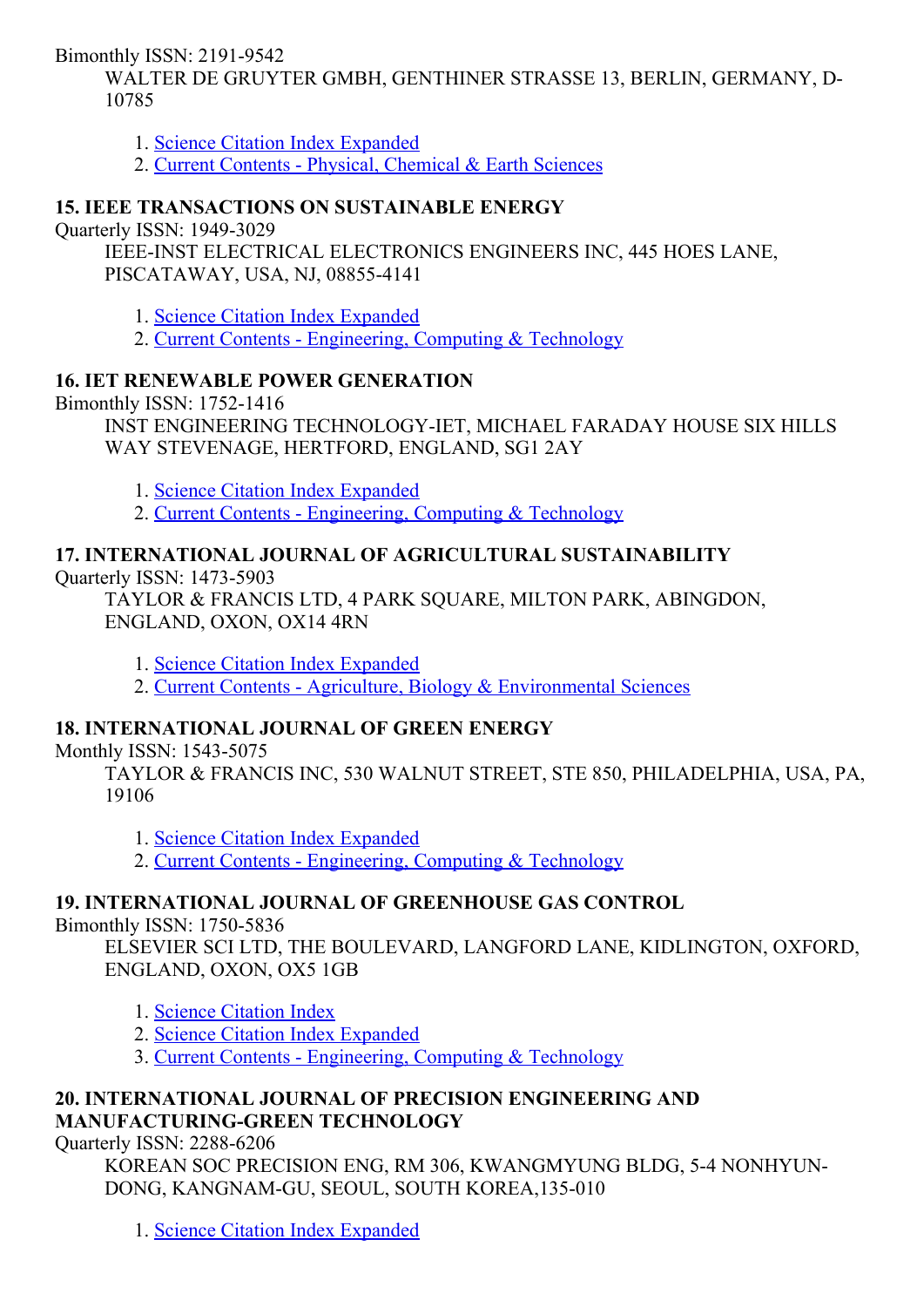#### 21. INTERNATIONAL JOURNAL OF SUSTAINABLE DEVELOPMENT AND WORLD ECOLOGY

Bimonthly ISSN: 13504509

TAYLOR & FRANCIS INC, 530 WALNUT STREET, STE 850, PHILADELPHIA, USA, PA, 19106

- 1. Science [Citation](http://thomsonreuters.com/science-citation-index-expanded) Index
- 2. Science Citation Index [Expanded](http://thomsonreuters.com/science-citation-index-expanded)
- 3. Current Contents Agriculture, Biology & [Environmental](http://thomsonreuters.com/current-contents-connect/) Sciences
- 4. BIOSIS [Previews](http://thomsonreuters.com/biosis-previews)

#### 22. JOURNAL OF CLEANER PRODUCTION

Biweekly ISSN: 0959-6526

ELSEVIER SCI LTD, THE BOULEVARD, LANGFORD LANE, KIDLINGTON, OXFORD, ENGLAND, OXON, OX5 1GB

1. Science Citation Index [Expanded](http://thomsonreuters.com/science-citation-index-expanded)

- 2. Current Contents Agriculture, Biology & [Environmental](http://thomsonreuters.com/current-contents-connect/) Sciences
- 3. Current Contents [Engineering,](http://thomsonreuters.com/current-contents-connect) Computing & Technology

## 23. JOURNAL OF INDUSTRIAL ECOLOGY

Bimonthly ISSN: 1088-1980

WILEY-BLACKWELL, 111 RIVER ST, HOBOKEN, USA, NJ, 07030-5774

- 1. Science Citation Index [Expanded](http://thomsonreuters.com/science-citation-index-expanded)
- 2. Current Contents Agriculture, Biology & [Environmental](http://thomsonreuters.com/current-contents-connect/) Sciences
- 3. BIOSIS [Previews](http://thomsonreuters.com/biosis-previews)

### 24. JOURNAL OF RENEWABLE AND SUSTAINABLE ENERGY

Bimonthly ISSN: 1941-7012

AMER INST PHYSICS, 1305 WALT WHITMAN RD, STE 300, MELVILLE, USA, NY, 11747-4501

1. Science Citation Index [Expanded](http://thomsonreuters.com/science-citation-index-expanded)

2. Current Contents - [Engineering,](http://thomsonreuters.com/current-contents-connect) Computing & Technology

### 25. JOURNAL OF RENEWABLE MATERIALS

Quarterly ISSN:  $2164-6325$ 

SCRIVENER PUBLISHING, 100 CUMMINGS CENTER, SUITE 541J, BEVERLY, USA, MA, 01915-6106

1. Science Citation Index [Expanded](http://thomsonreuters.com/science-citation-index-expanded)

2. Current Contents - Physical, [Chemical](http://thomsonreuters.com/current-contents-connect) & Earth Sciences

#### 26. PROCEEDINGS OF THE INSTITUTION OF CIVIL ENGINEERSENGINEERING SUSTAINABILITY

Bimonthly  $ISSN: 1478-4629$ 

ICE PUBLISHING, INST CIVIL ENGINEERS, 1 GREAT GEORGE ST, WESTMINISTER, ENGLAND, SW 1P 3AA

- 1. Science Citation Index [Expanded](http://thomsonreuters.com/science-citation-index-expanded)
- 2. Current Contents [Engineering,](http://thomsonreuters.com/current-contents-connect) Computing & Technology

#### 27. RENEWABLE & SUSTAINABLE ENERGY REVIEWS Monthly ISSN: 1364-0321